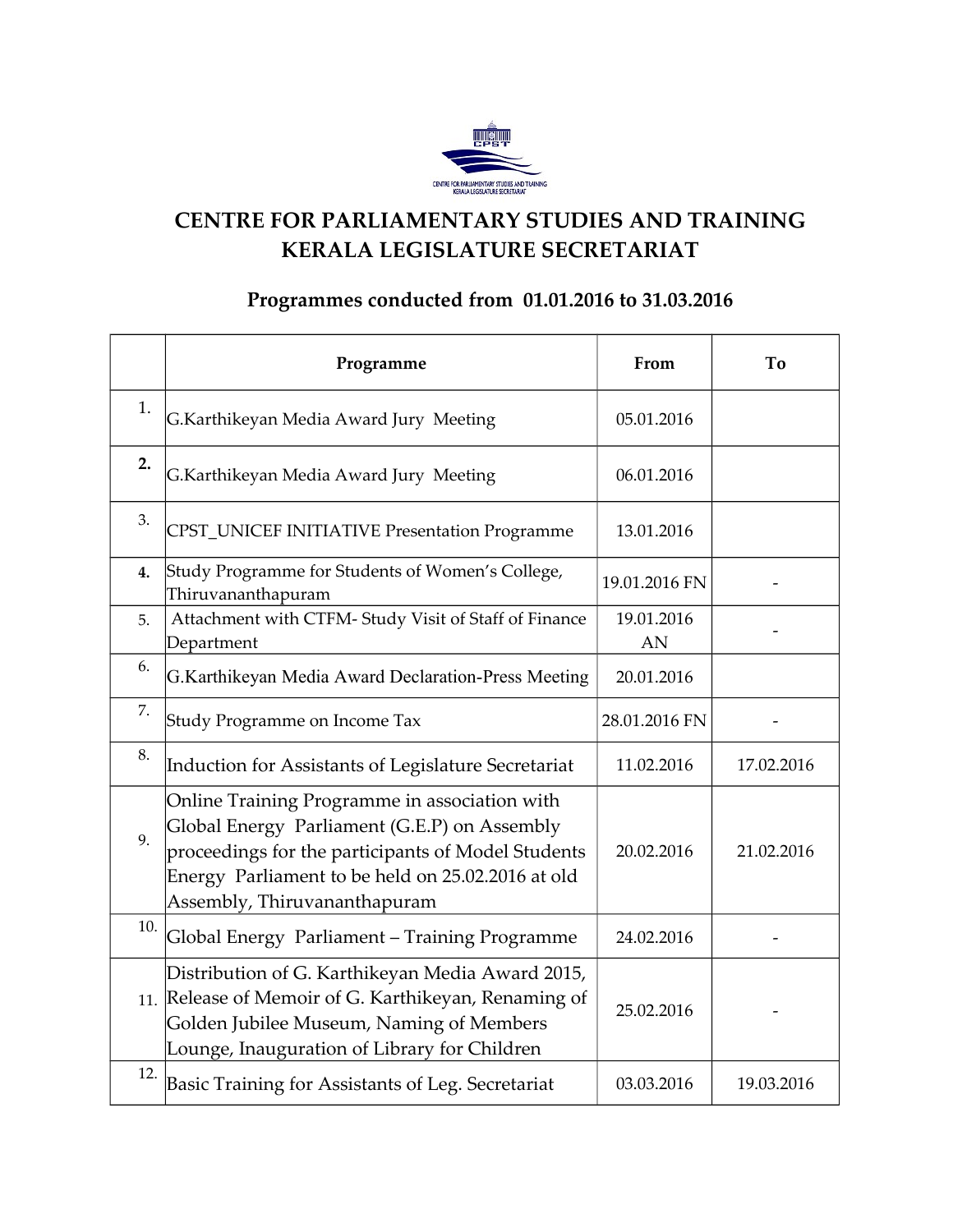| 13. Training for SOs of Govt Secretariat on Papers Laid  17.03.2016 AN<br>on the Table |            |            |
|----------------------------------------------------------------------------------------|------------|------------|
| <sup>14.</sup> Induction Training for Assistants                                       | 19.03.2016 | 26.03.2016 |
| 15. PLI awareness programme in association with<br>Postal Dept                         | 29.03.2016 |            |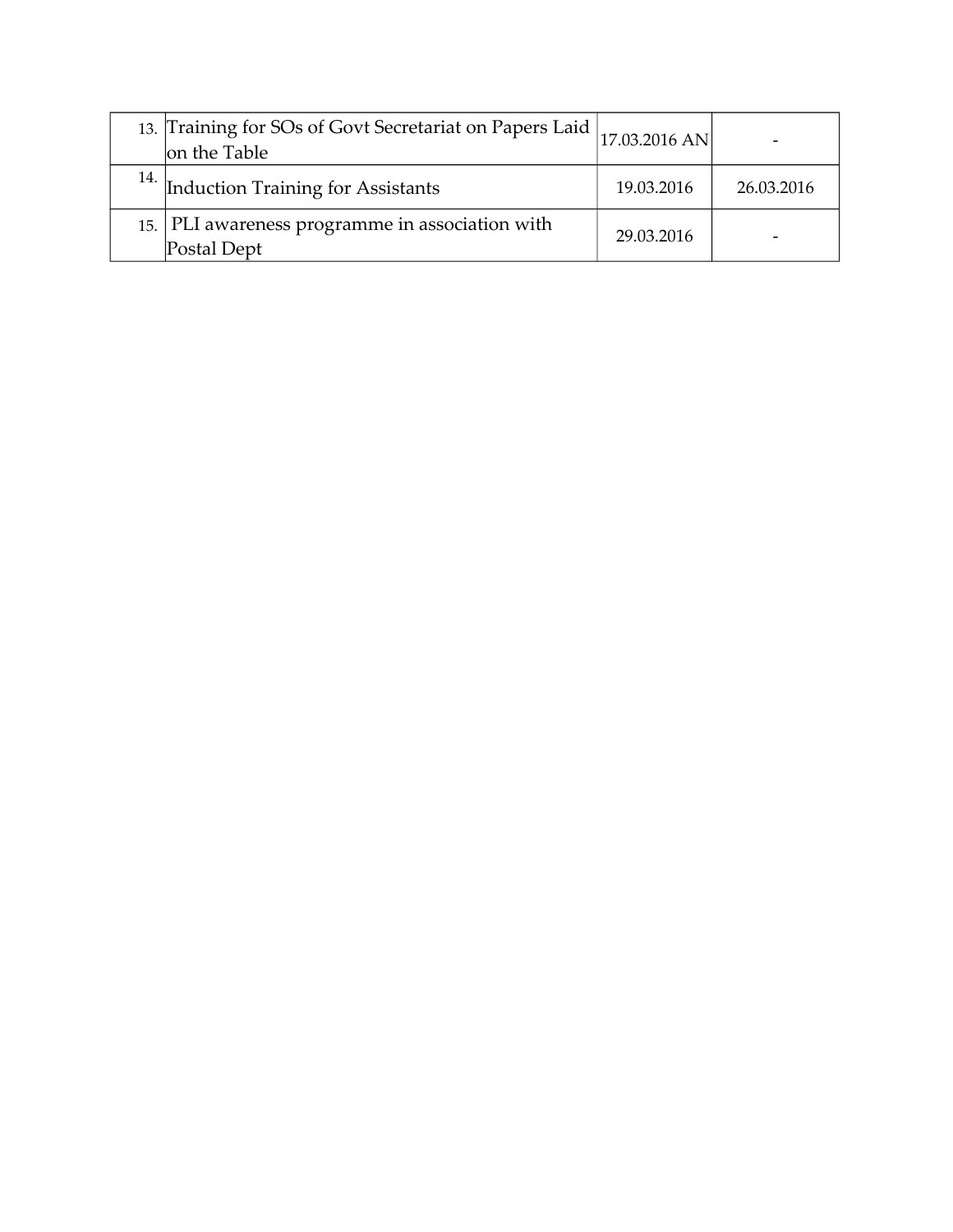## Attachment Programmes

| Sl No          | Programme                                                                                                                                                                                                                                | From       | To         |
|----------------|------------------------------------------------------------------------------------------------------------------------------------------------------------------------------------------------------------------------------------------|------------|------------|
|                | <b>CPST UNICEF INITIATIVE Presentation Programme</b>                                                                                                                                                                                     | 13.01.2016 |            |
| $\overline{2}$ | Attachment with CTFM- Study Visit of Staff of Finance                                                                                                                                                                                    | 19.01.2016 |            |
|                | Department                                                                                                                                                                                                                               | AN         |            |
| 3              | Online Training Programme in association with Global<br>Energy Parliament (G.E.P) on Assembly proceedings<br>for the participants of Model Students Energy<br>Parliament to be held on 25.02.2016 at old Assembly,<br>Thiruvananthapuram | 20.02.2016 | 21.02.2016 |
| 4              | Global Energy Parliament – Training Programme                                                                                                                                                                                            | 24.02.2016 |            |

### Internship Programmes

| No | Programmes                                                     | From                  | To |
|----|----------------------------------------------------------------|-----------------------|----|
|    | Internship Programmes for Law Students of N S S<br>Law College | 01.04.2016 07.05.2016 |    |
|    |                                                                |                       |    |